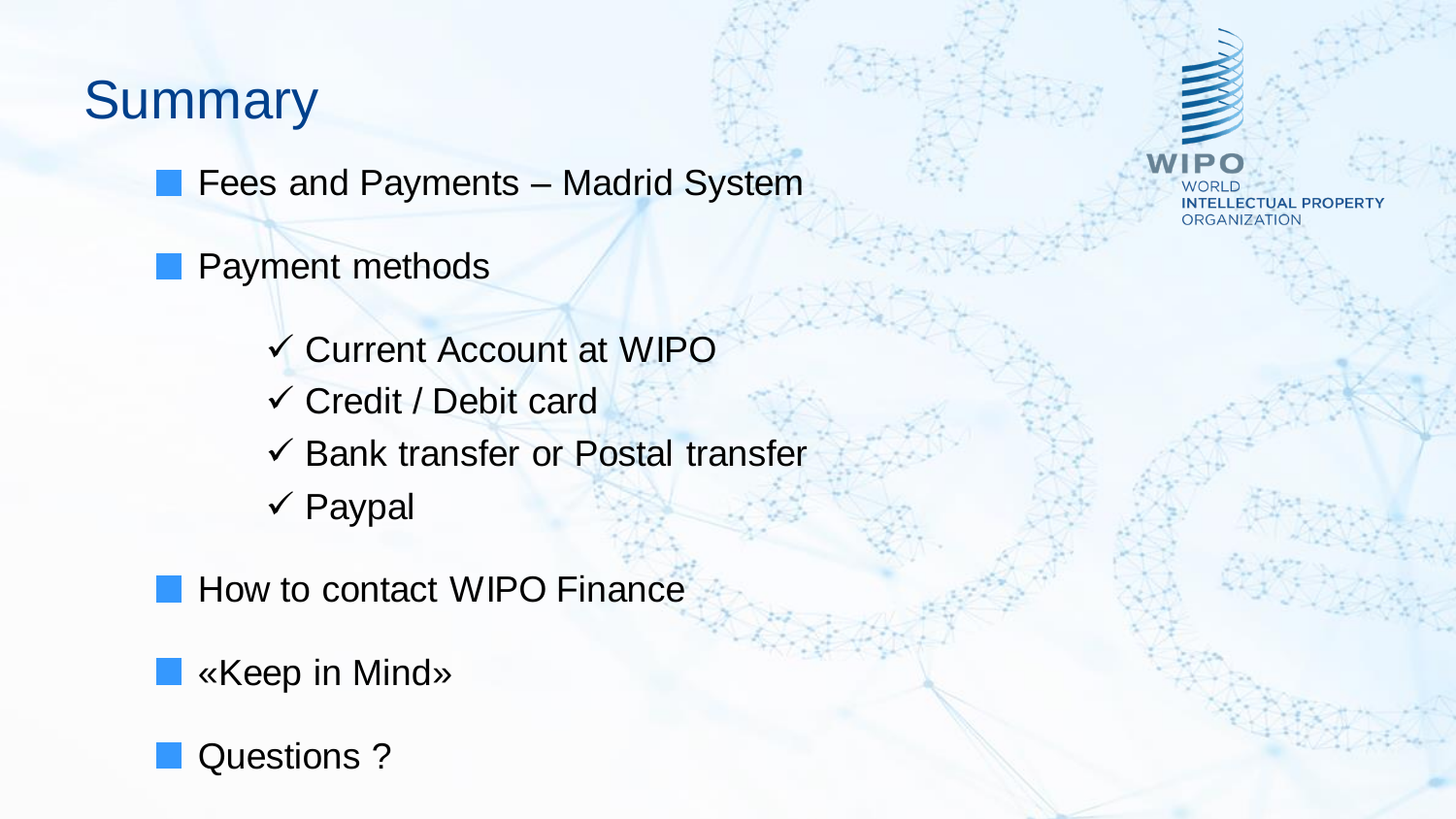#### Fees and Payments – Madrid System

INTELLECTUAL PROPERT' ORGANIZATION

**[Madrid Web Page](https://www.wipo.int/madrid/en/) [Finance Web Page](https://www.wipo.int/finance/en/madrid.html)** 

**Payment methods** 

**Option 1: Current Account at Wipo Option 2: Credit / Debit card Options 3 and 4: Bank or Postal transfer PayPal (for some countries under Madrid e-Filing)**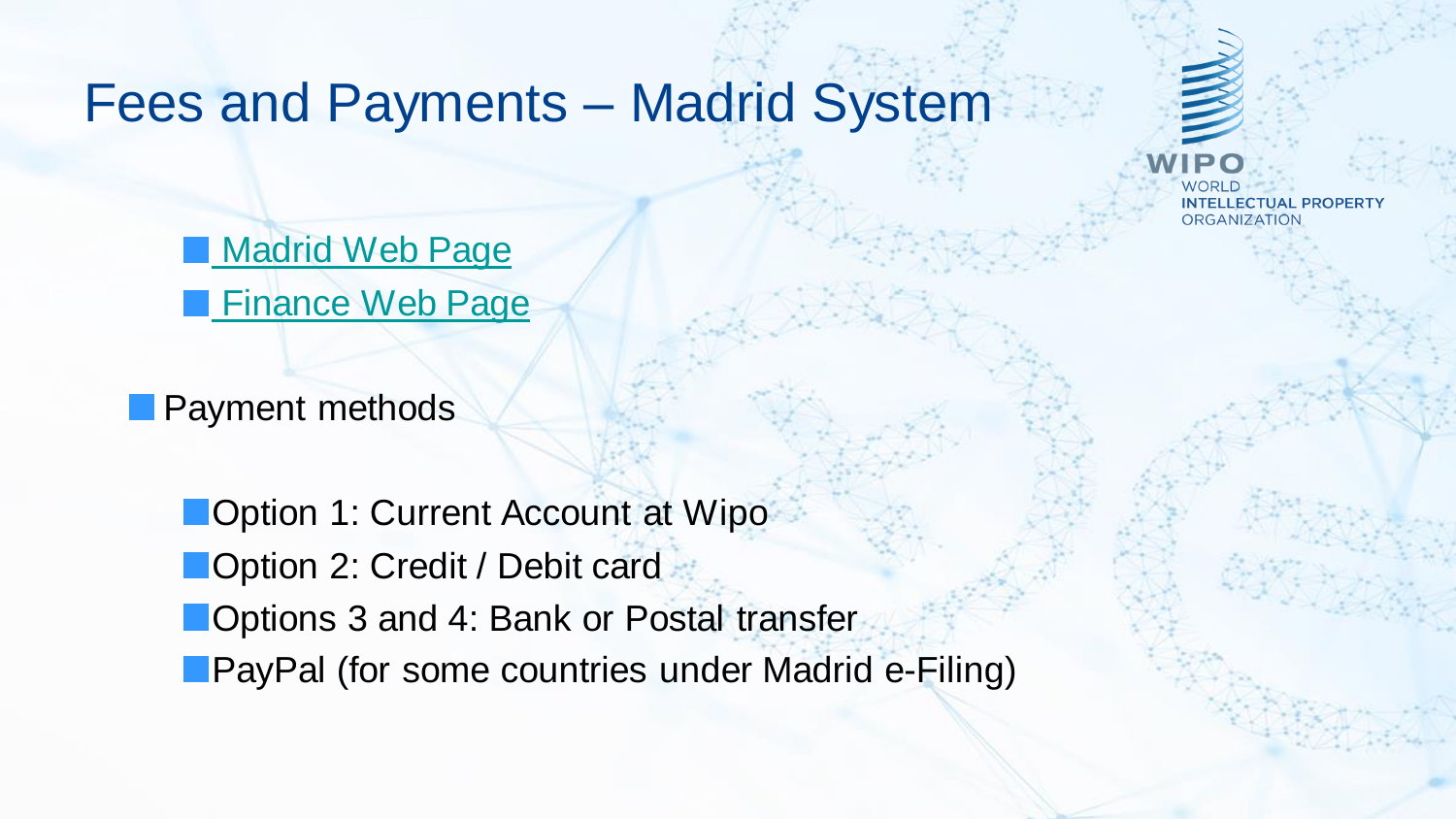Do you know what is a Current Account at WIPO?

- 1. A bank account
- 2. An account to become a billionaire
- 3. A financial account to pay WIPO fees
- 4. Some strange animal

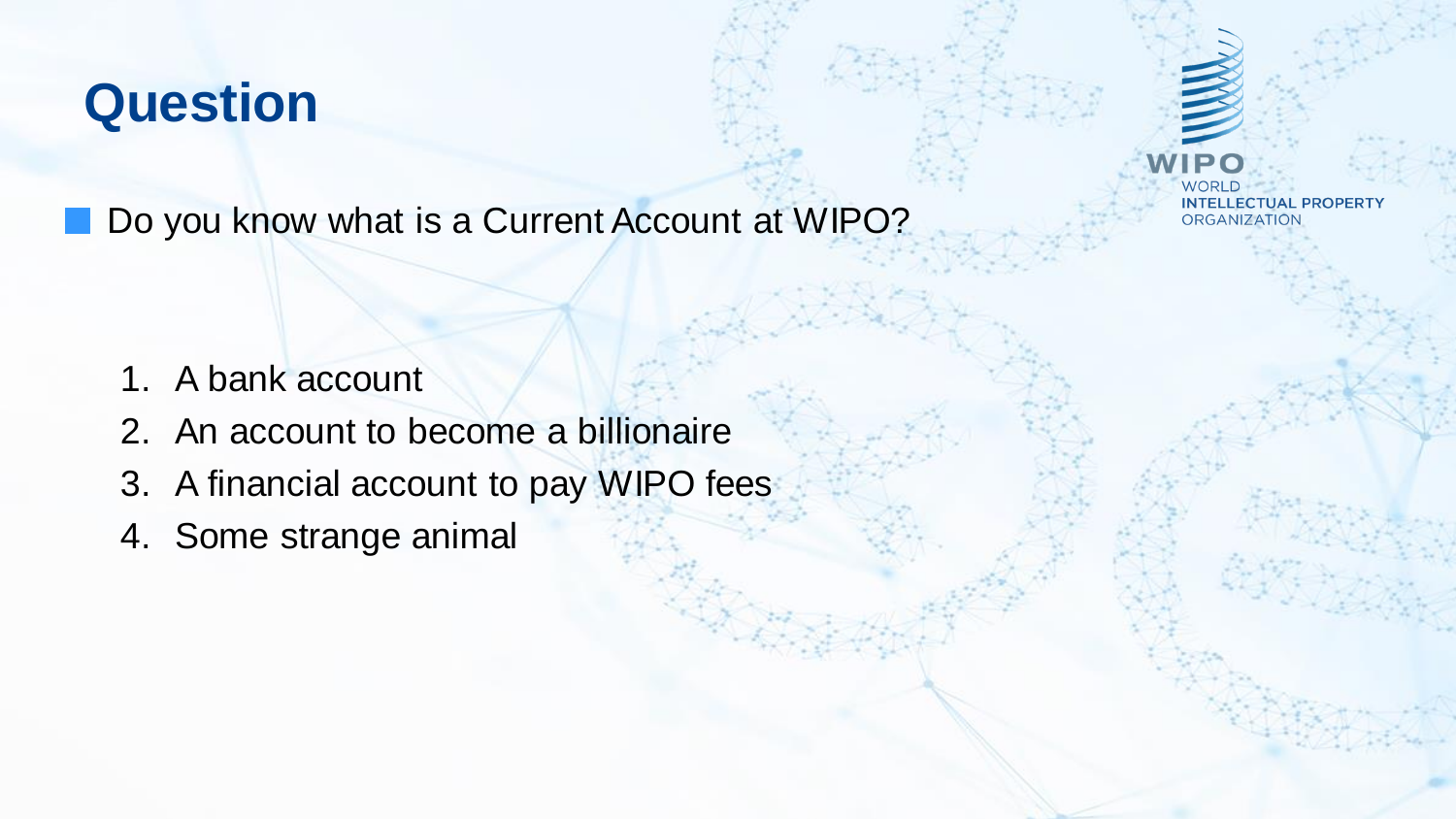# **Current Account at WIPO**

■ A current account at WIPO is a financial account, managed in Swiss Francs, designed to simplify the payment process for customers who regularly carry out transactions with WIPO

For more information please visit the [Current Account At WIPO Web Page](https://www3.wipo.int/currentaccount/public/index.xhtml)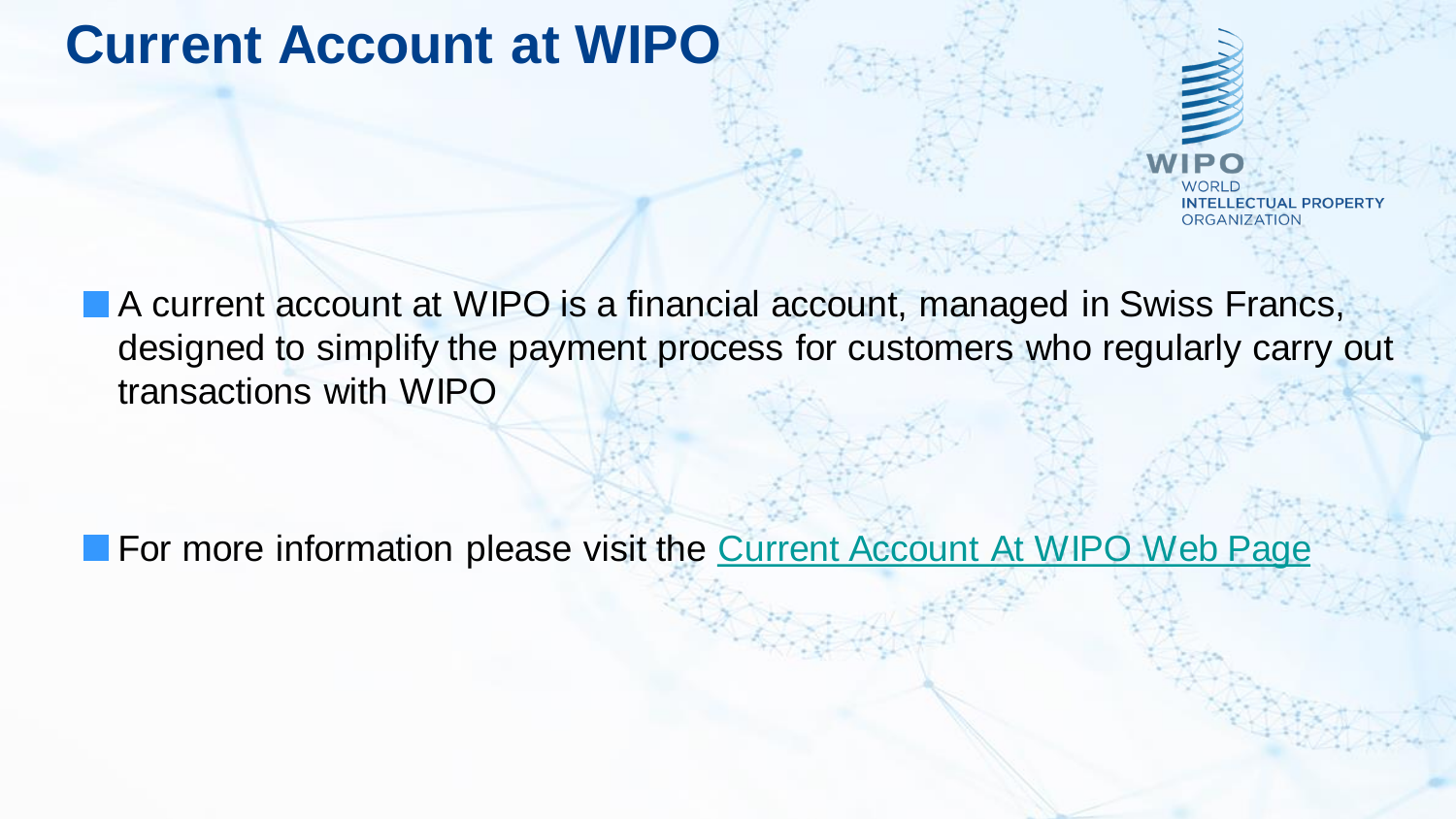# **Current Account at WIPO**

How to pay with a current account ?

Online channel:



#### **√ Madrid e-Filing**

If Office of Origin: Australia, Austria, Benelux, Bulgaria, Canada, Estonia, Georgia, Iran, Island, Lithuania, Moldova, Norway, Spain, Turkey (14)

 $\checkmark$  Any MM form for which a payment request has been issued by WIPO

■ On MM form : (a) INSTRUCTIONS TO DEBIT FROM A CURRENT ACCOUNT (box tick  $+$  Holder of the account  $+$  Account number)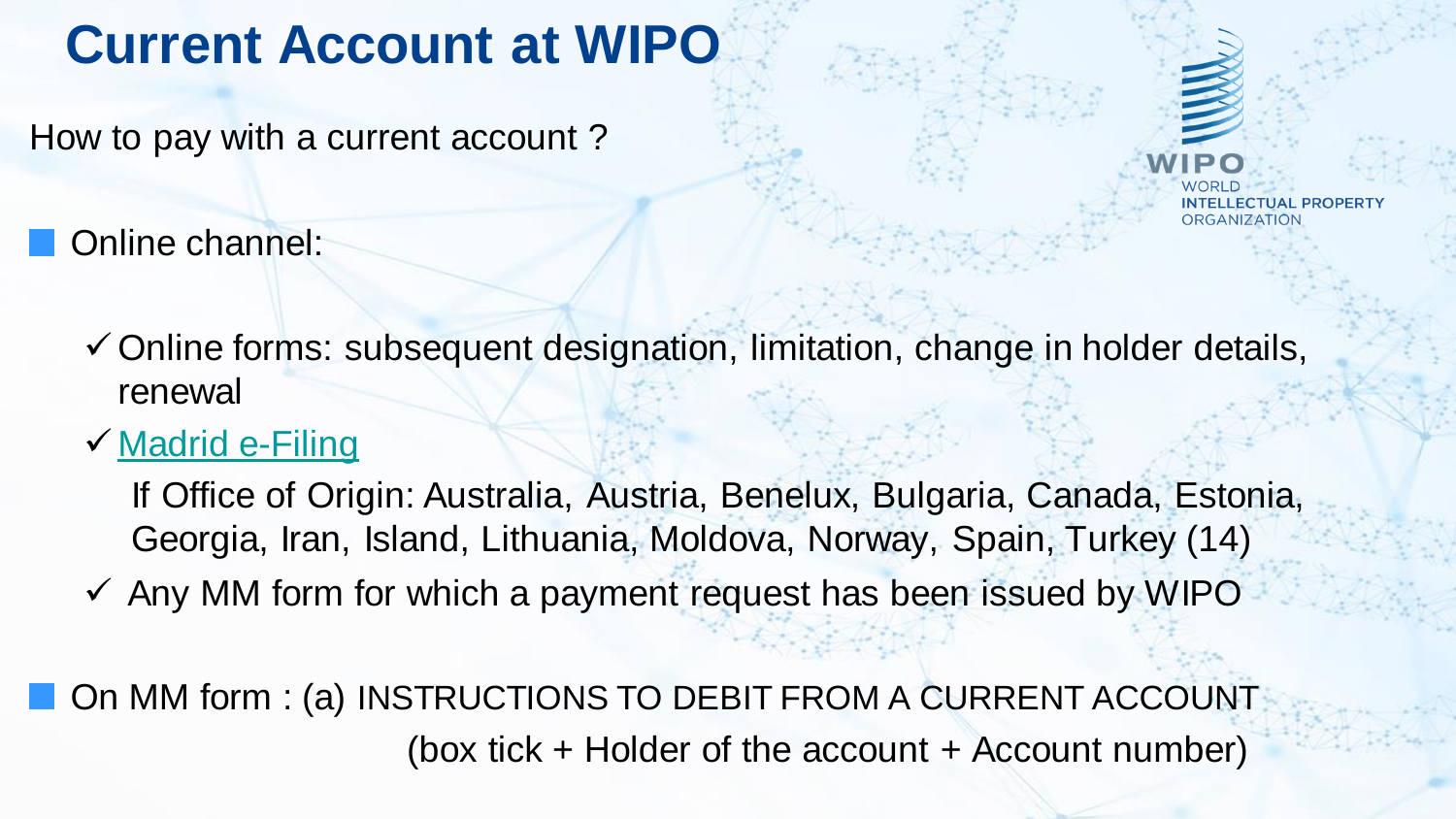Do you have a Current Account at WIPO?

WORLD<br>INTELLECTUAL PROPERTY<br>ORGANIZATION

**IPO** 

1. Yes 2. No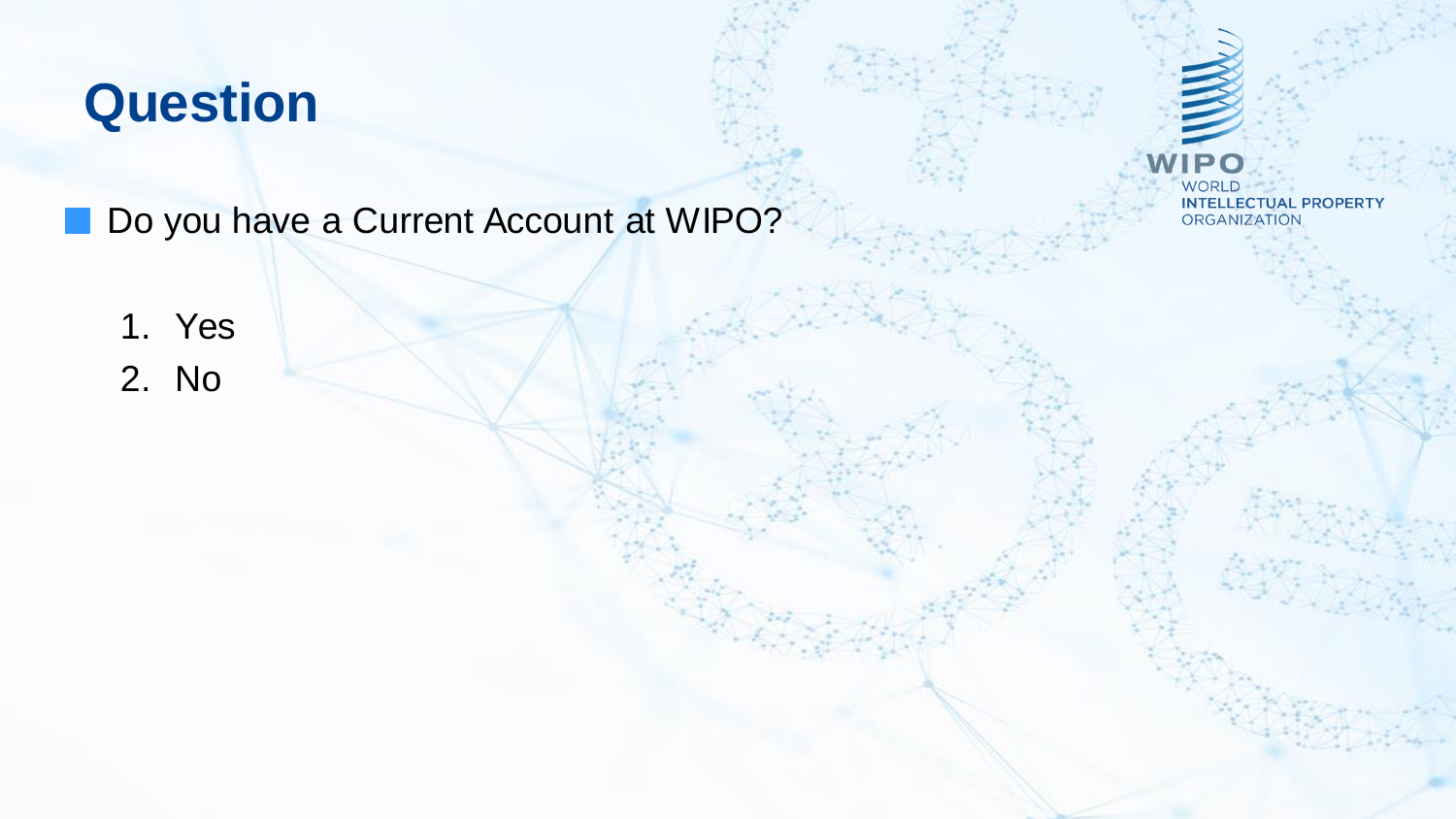# **Credit/Debit Card**



ORGANIZATION

Online forms: subsequent designation, limitation, change in holder details, renewal

#### Madrid e-Filing

If Office of Origin: Australia, Austria, Benelux, Bulgaria, Canada, Estonia, Georgia, Iran, Island, Lithuania, Moldova, Norway, Spain, Turkey (14)

**MERIC** 

**EXPRESS** 

Any MM form for which a payment request has been issued by WIPO

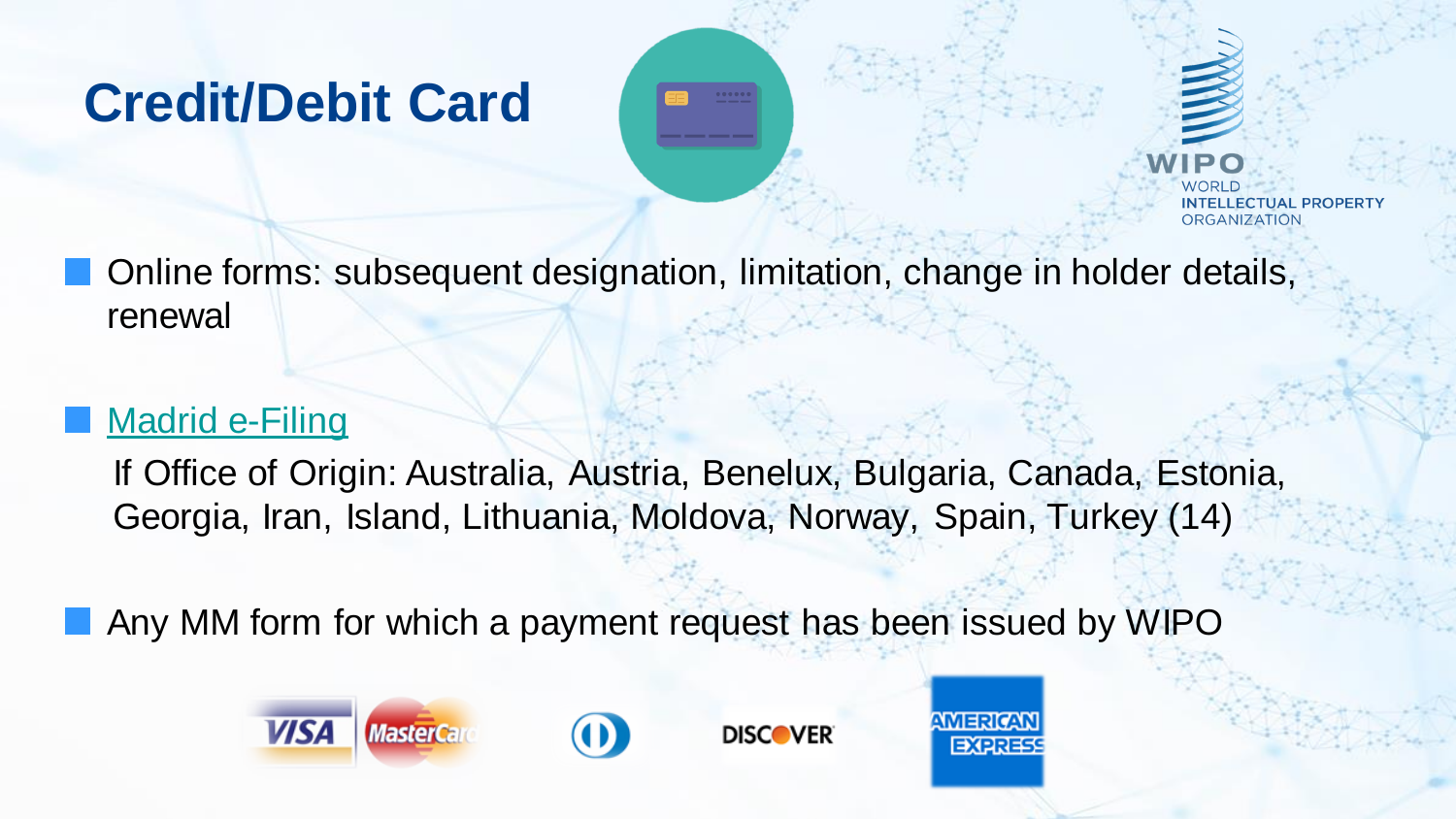### **Bank or Postal transfer**

**Account name: WIPO / OMPI** Credit Suisse IBAN: CH51 0483 5048 7080 81000 Swift: CRESCHZZ80A (account held in Swiss Francs)

**Account name: WIPO / OMPI** SWISS POST/Postfinance IBAN: CH03 0900 0000 1200 5000 8 Swift: POFICHBE (account held in Swiss Francs)

INTELL FCTUAL PROPERT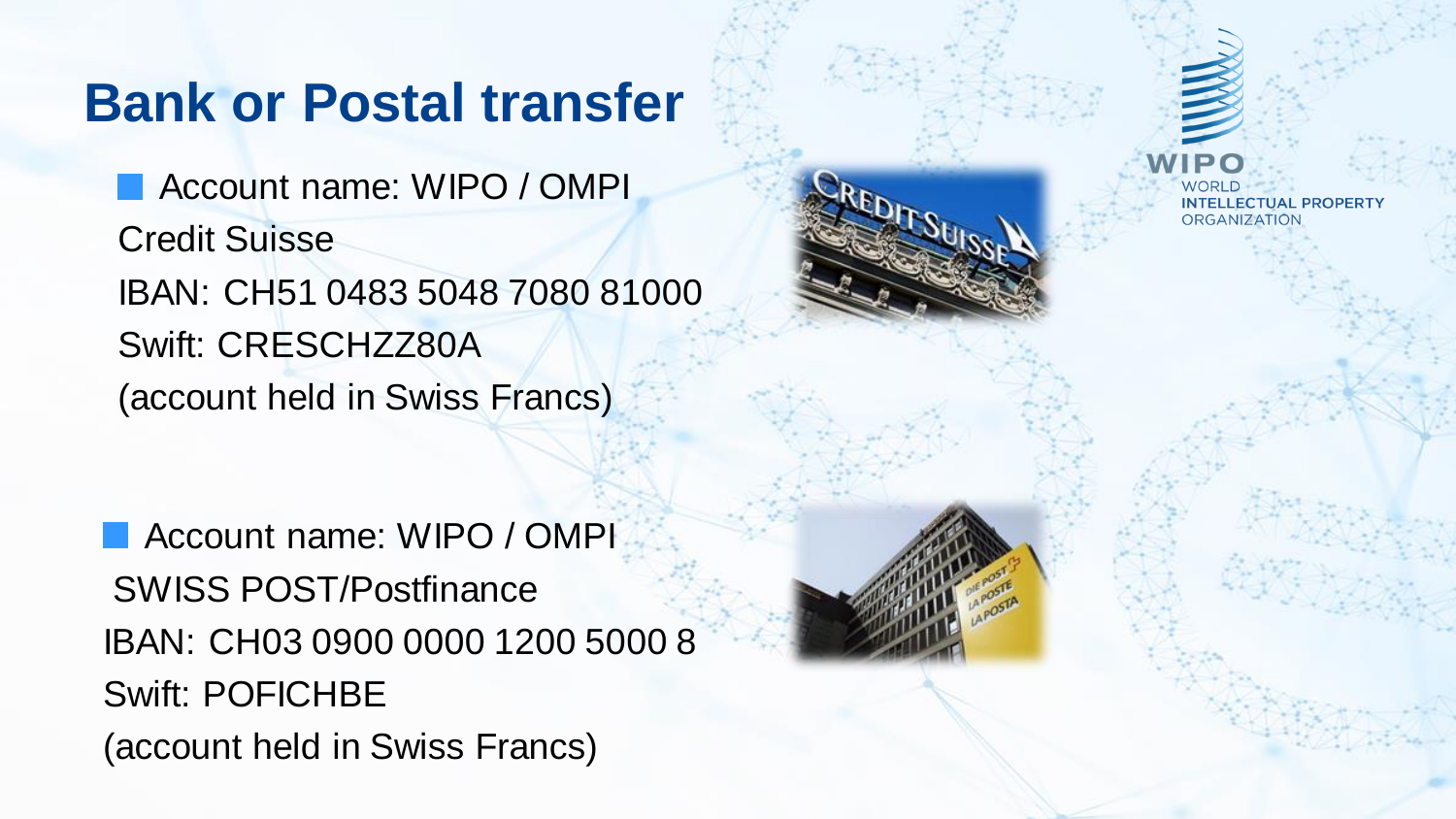#### **Bank or Postal transfer**



#### **Madrid e-Filing**

If Office of Origin: Austria, Bulgaria, Benelux, Estonia, Iran, Lithuania, Norway (7)

**Any MM form**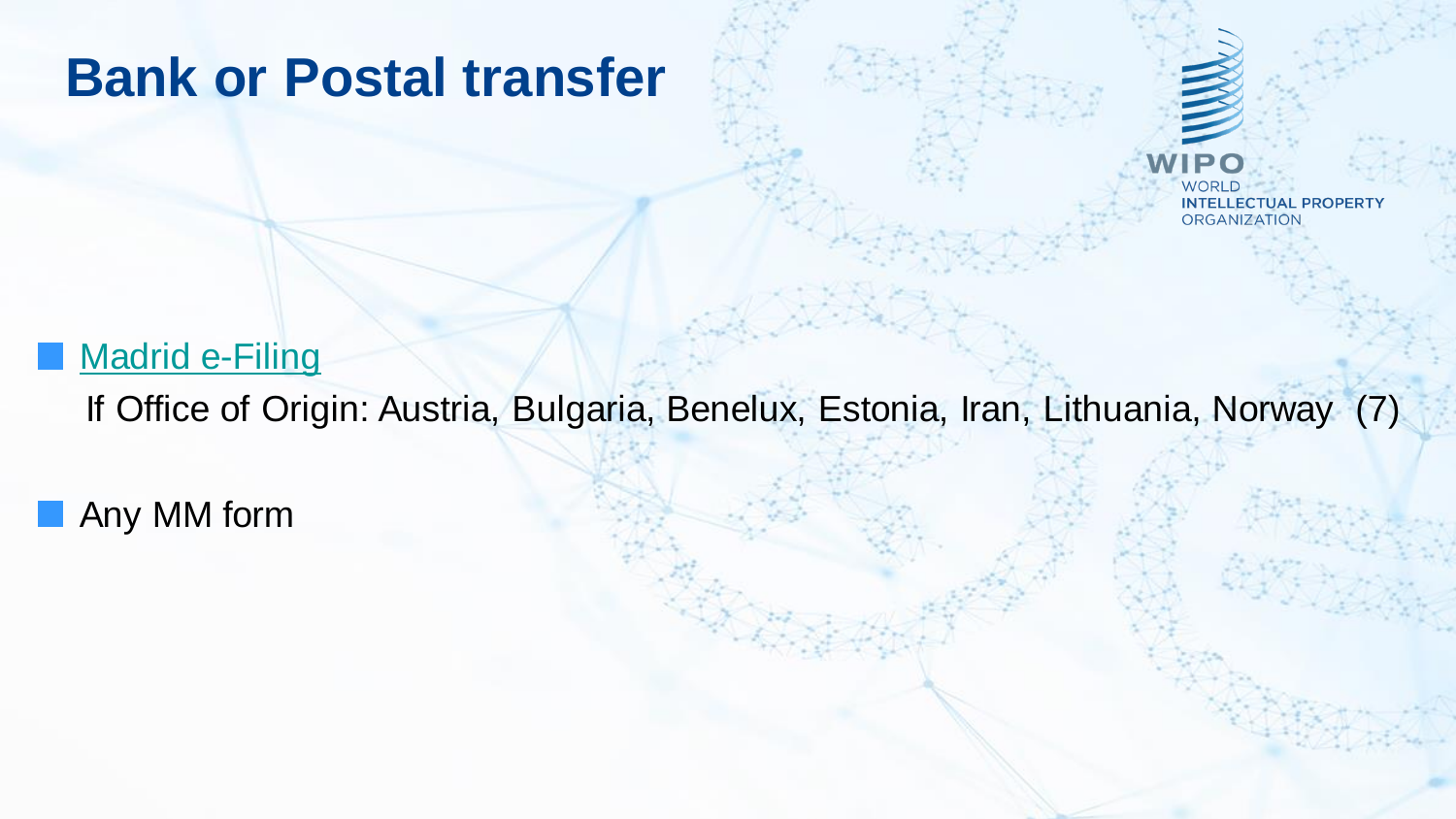#### Bank or Postal transfer

■ To be instructed in Swiss Francs (CHF) **All bank charges borne by the payer Madrid fees to be paid to WIPO (not to your Office of Origin) Purpose of payment to be included:** 

for a new registration under Madrid e-Filing: *IRPI reference* for a new registration not under Madrid e-Filing: *Basic number* for a WIPO-registered trademark: *International Number + type of operation* for any case the *10-digit reference* if known

**Contact us for Payment Announcement [Finance Contact Us Web Page](https://www3.wipo.int/contact/en/area.jsp?area=finance)**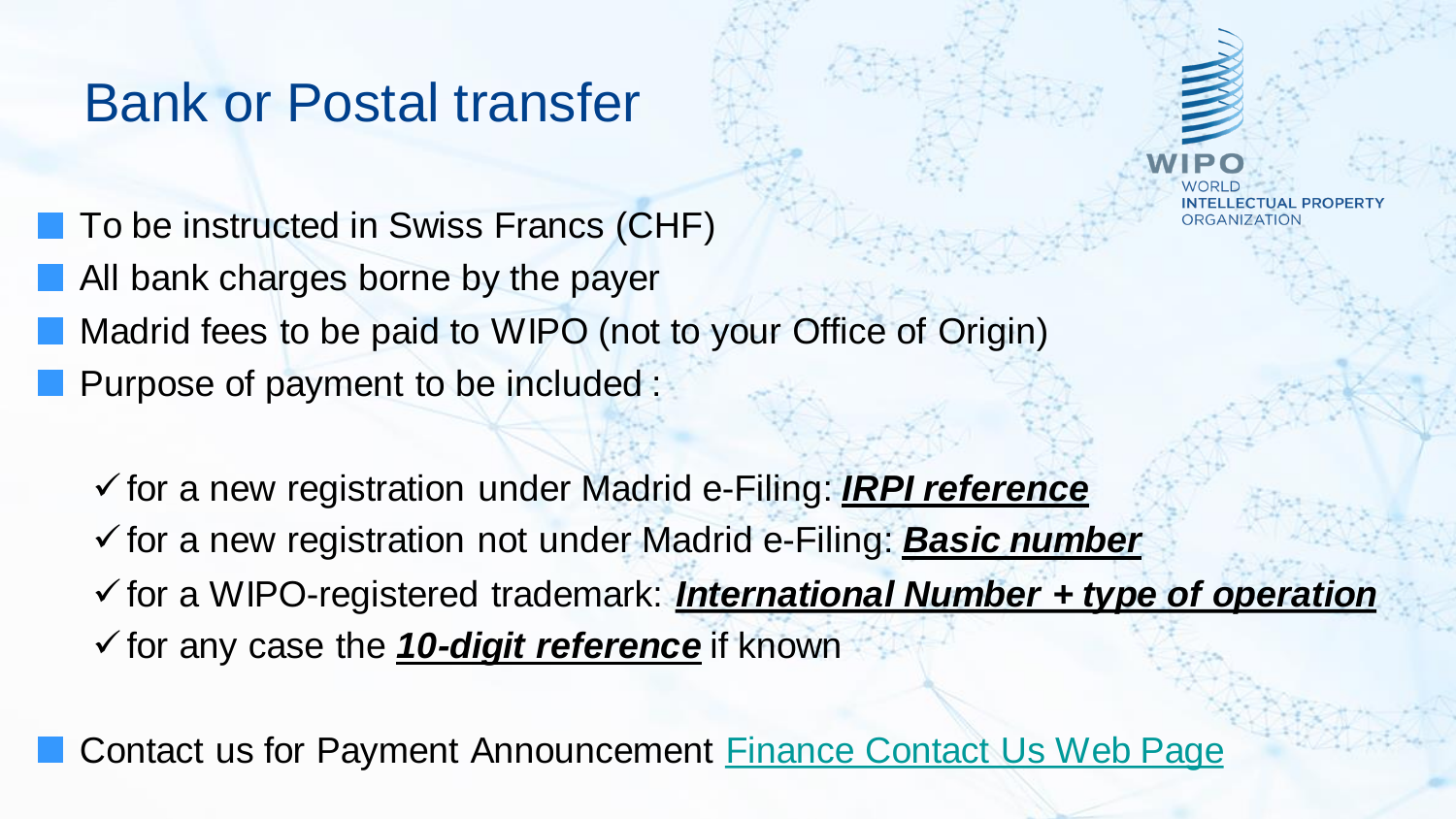

WORLD **INTELLECTUAL PROPERTY ORGANIZATION** 

#### Madrid e-Filing

-

If Office of Origin: Australia, Austria, Benelux, Bulgaria, Canada, Estonia, Georgia, Iran, Island, Lithuania, Moldova, Norway, Turkey (13)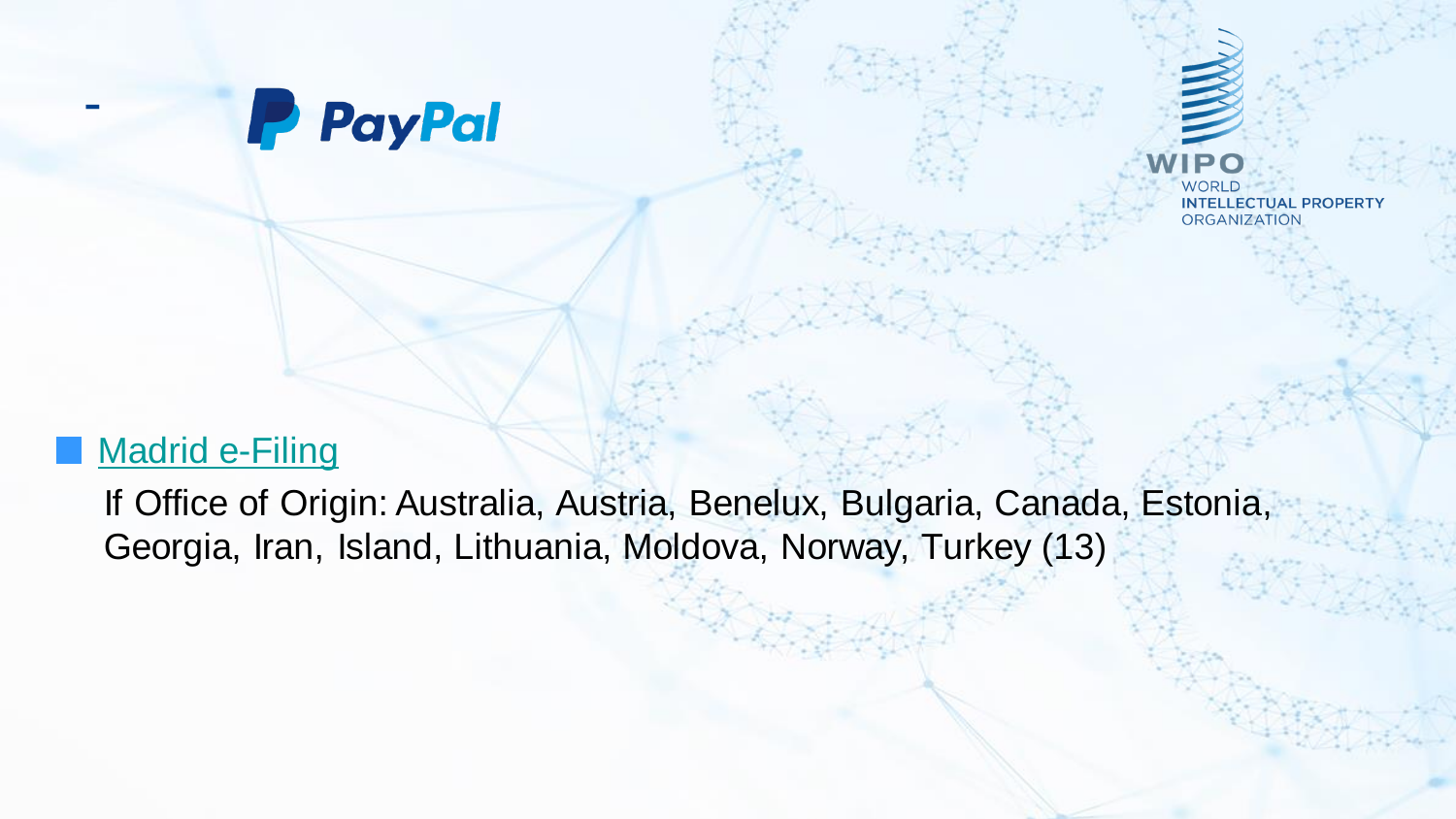WORLD **INTELLECTUAL PROPERTY ORGANIZATION** 

From the 4 payment methods presented, please select your preferred:

- 1. Current Account at WIPO
- 2. Credit/Debit Card
- 3. Bank or Postal transfer
- 4. PayPal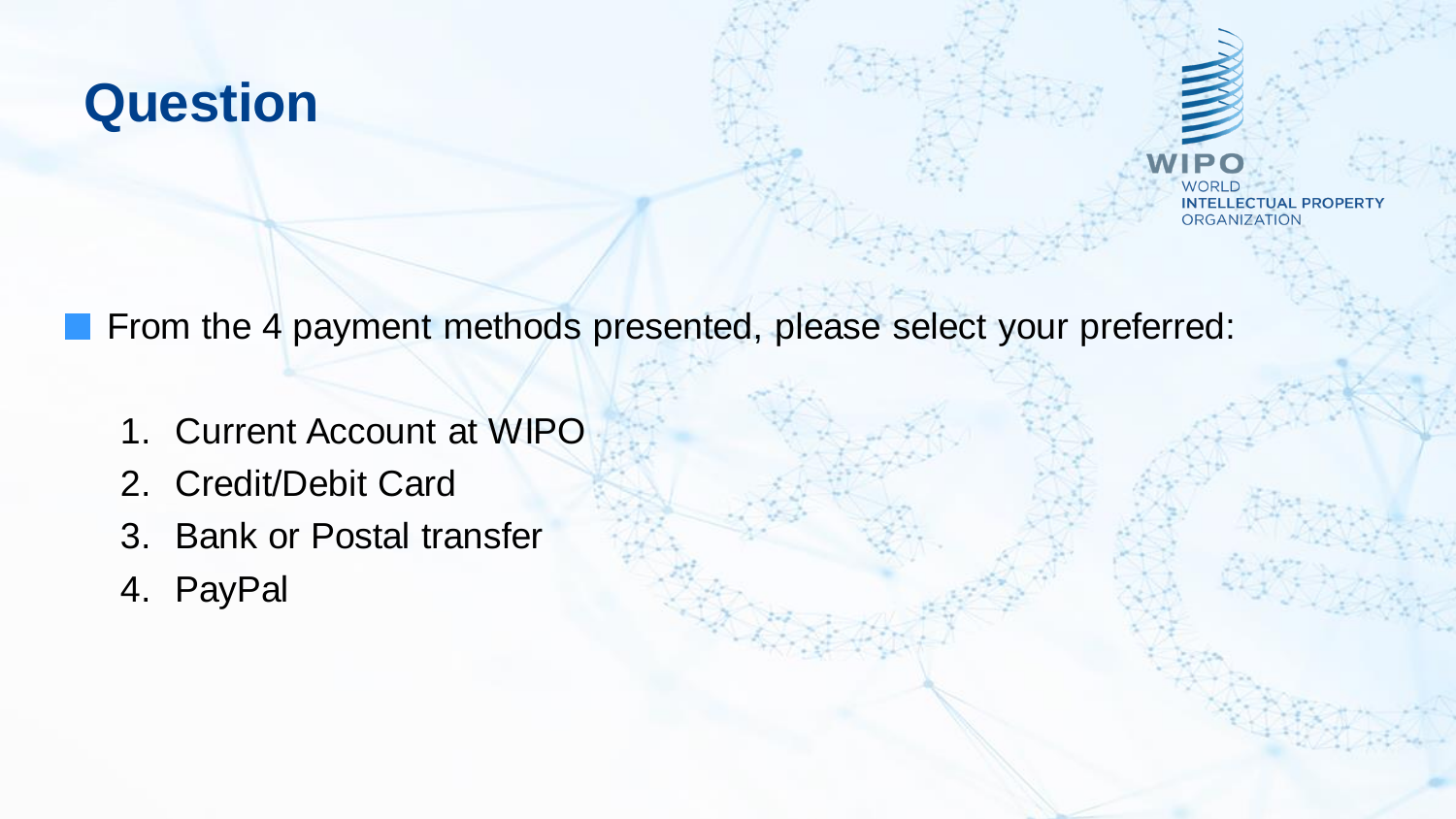WORLD **INTELLECTUAL PROPERTY** ORGANIZATION

**Nould you envisage or like using another payment method?** 

1. Yes (please mention which other method, in the question box) 2. No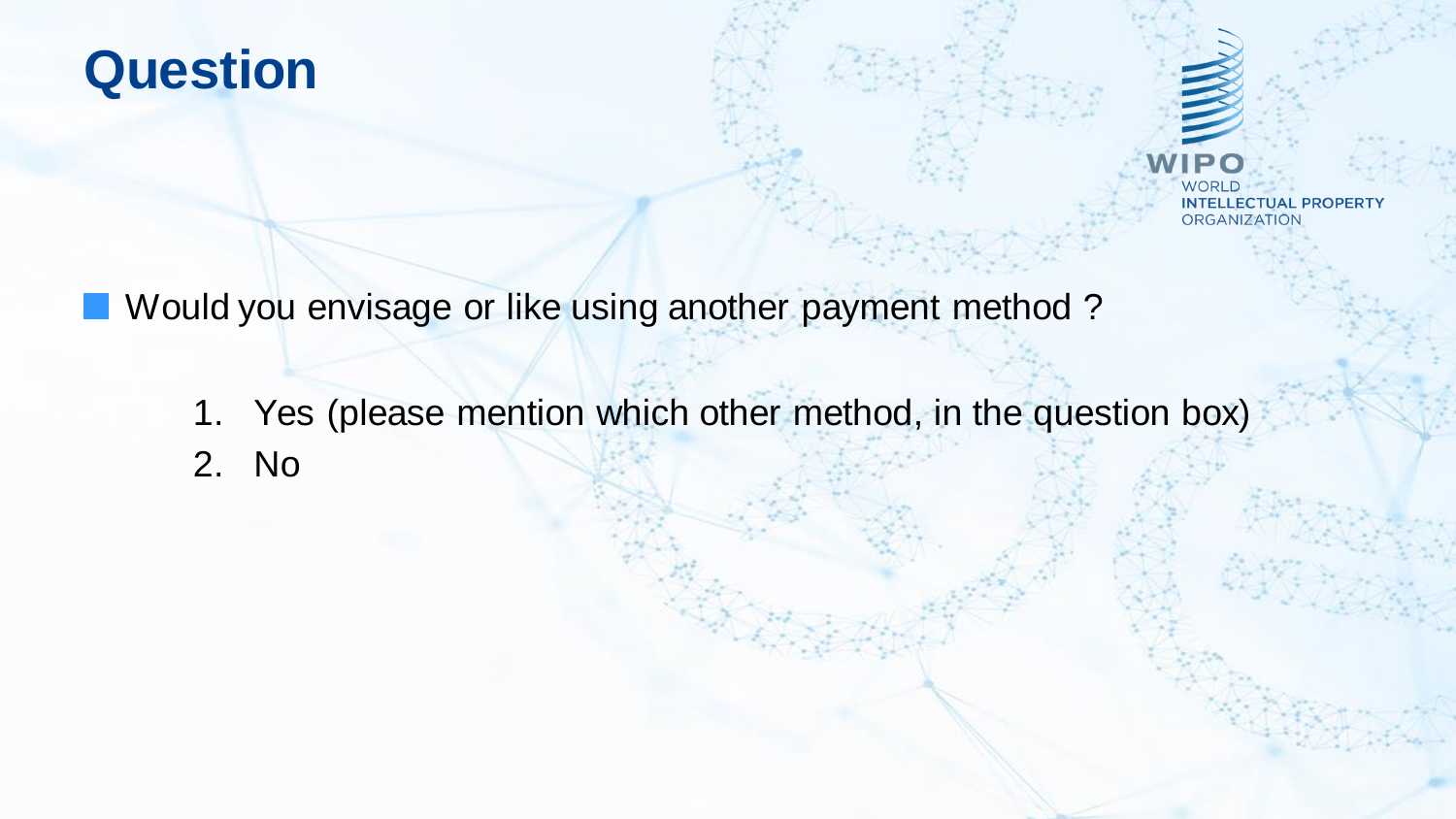# **How to contact WIPO Finance**

**[Finance Web Page](https://www.wipo.int/finance/en/)** 











Monday to Friday,  $10:00$  am  $-12:00$  pm and 2:00 pm - 4:00 pm CET



IP O **WORLD INTELLECTUAL PROPERTY ORGANIZATION**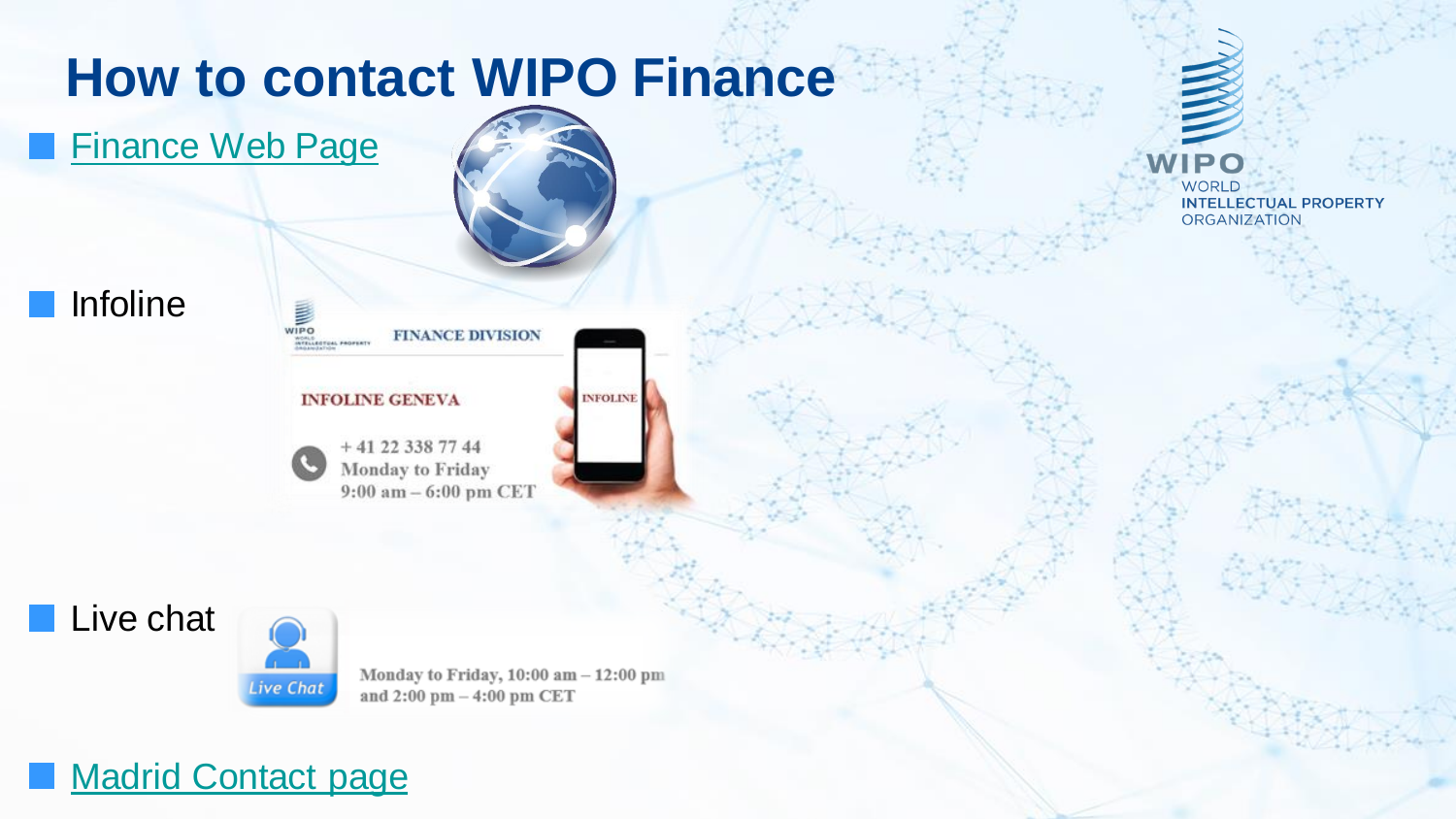# **Keep in Mind**

CHF payments (Rule 35.1)

INTELLECTUAL PROPERTY **ORGANIZATION** 

Payment confirmation (email / receipt within 10 days)

Easy payment when using Online forms (Current Account & Credit/Debit Card)

Please visit our [Current Account At WIPO Web Page](https://www3.wipo.int/currentaccount/public/index.xhtml)

[Misleading Invoices Web Page](https://www.wipo.int/madrid/en/fees/invoices.html)